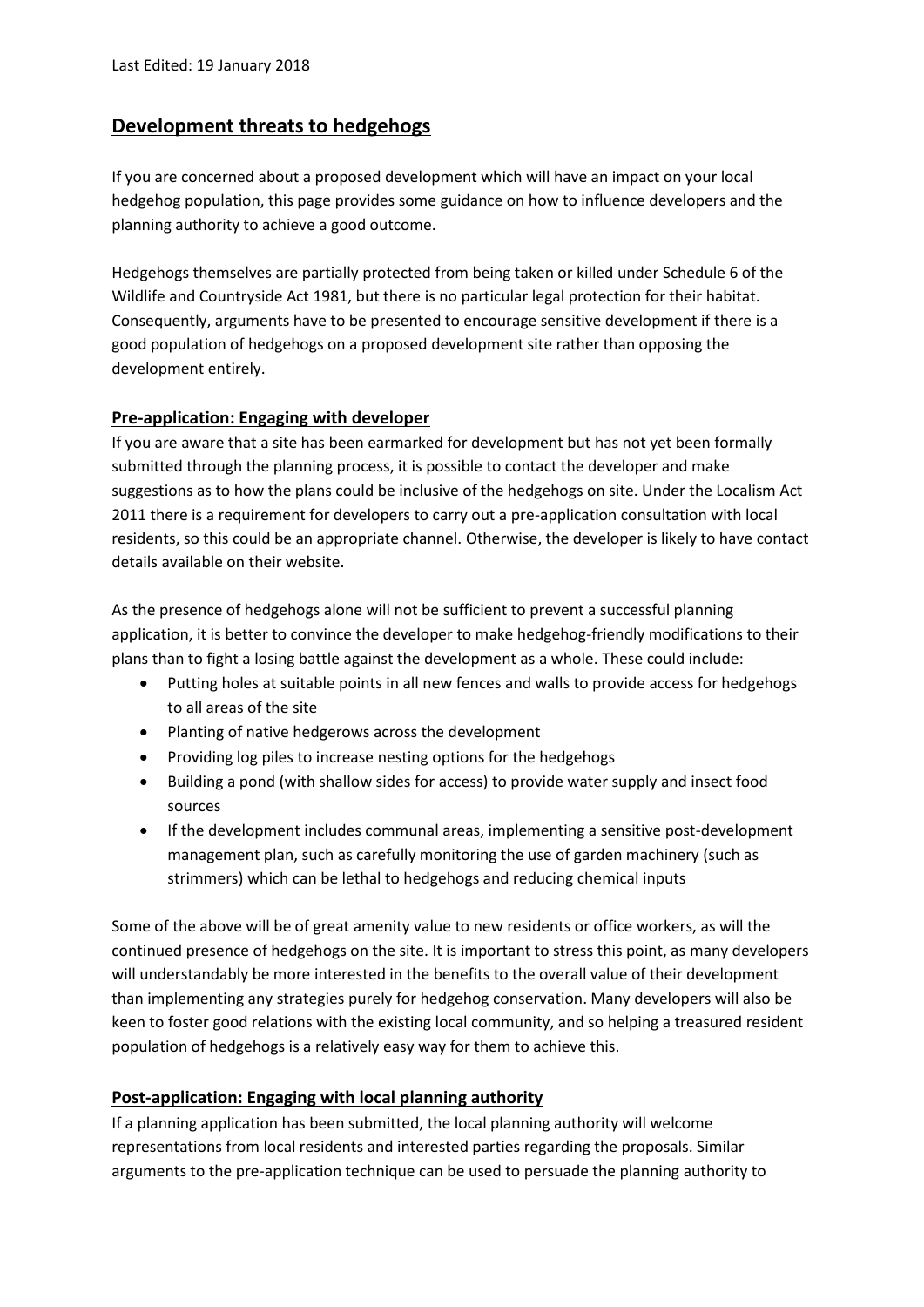encourage the developer to make adjustments to their proposal. This process is carried out through local planning portals, where documents relating to each individual planning application are made publicly available.

To find your local planning authority and the application in question: [http://www.planningportal.gov.uk/wps/portal/genpub\\_LocalInformation](http://www.planningportal.gov.uk/wps/portal/genpub_LocalInformation)

If you already know your local planning authority and the application reference number, a web search will bring you to the relevant planning portal page.

Planning authorities should take the following into account when making decisions and it is worth reminding them of these obligations in any representations regarding the application, pointing out that hedgehogs are in decline and that providing a coherent network for them can aid population recovery:

#### **UK Biodiversity Action Plan (BAP) Priority Species**

Hedgehogs are listed as a UK priority species due to their continued population decline. Although the BAP scheme has been replaced by the UK Post-2010 Biodiversity Framework, the priority list is still used to inform wildlife priorities at various levels of governance across the UK and provide advice on good management practice. This does not, however, amount to legal protection.

**The Natural Environment and Rural Communities Act (NERC Act) 2006** contains a statutory duty: *"Every public authority must, in exercising its functions, have regard, so far as is consistent with the proper exercise of those functions, to the purpose of conserving biodiversity"*

#### **National Planning Policy Framework 2012**

#### *11. Conserving and enhancing the natural environment*

*109 - The planning system should contribute to and enhance the natural and local environment by minimising impacts on biodiversity and providing net gains in biodiversity where possible, contributing to the Government's commitment to halt the overall decline in biodiversity, including by establishing coherent ecological networks that are more resilient to current and future pressures*

#### **Bern Convention on the Conservation of European Wildlife and Natural Habitats**

Hedgehogs are listed in Appendix III of the Bern Convention (to which the UK is a signatory). This agreement recognised that *"wild flora and fauna constitute a natural heritage of aesthetic, scientific, cultural, recreational, economic and intrinsic value that needs to be preserved and handed on to future generations."*

# **Wild Mammals Protection Act 1996**

Prohibits cruel activities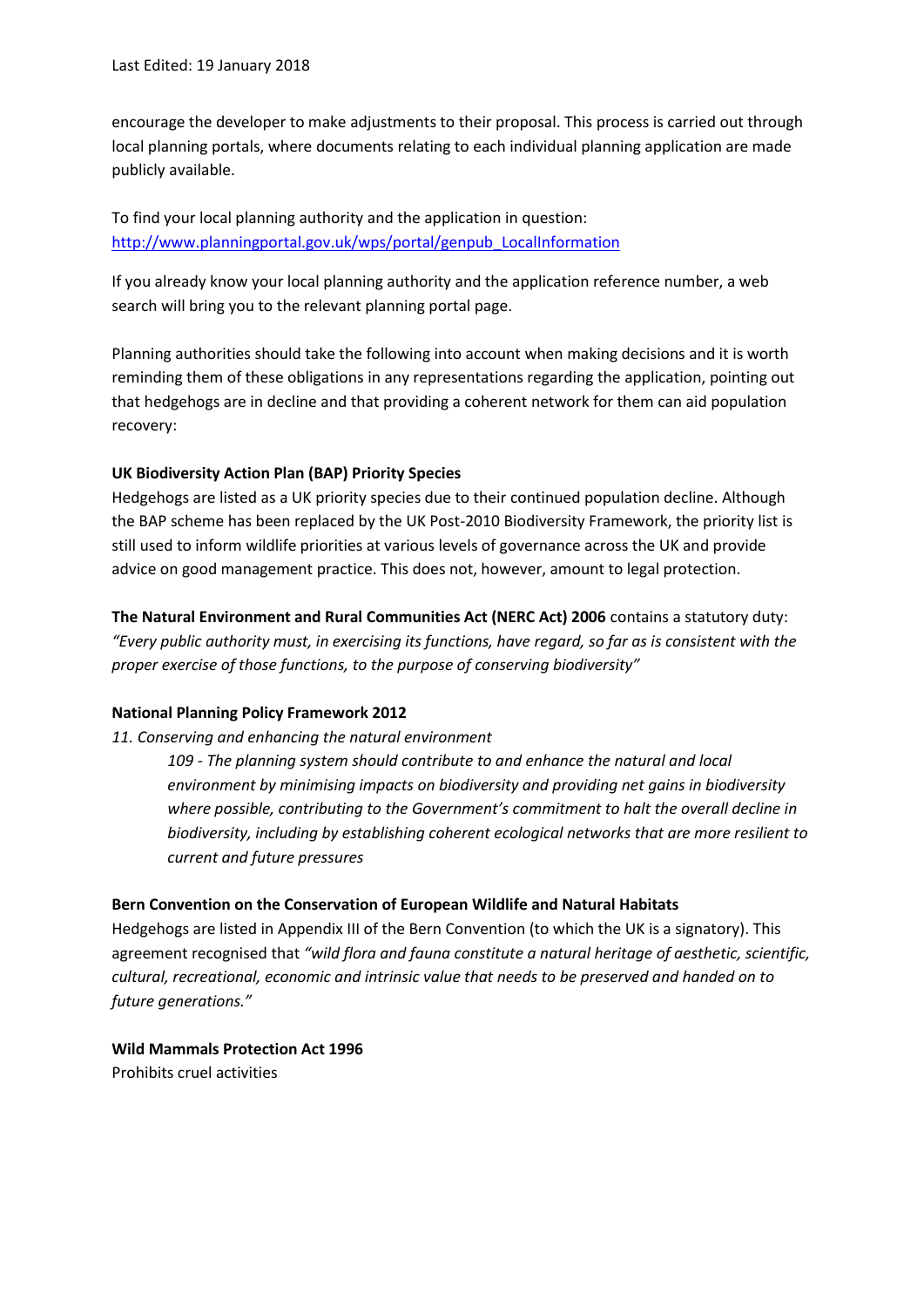#### **Other recommendations:**

**Contact your local Wildlife Trust:** Many Wildlife Trusts around the UK have dedicated planning officers or knowledge bases and it is possible that they have already engaged with the development site that near you and potentially already visited the site. They can also provide advice on mitigation for hedgehogs and other species at the site.

**Contact Natural England:** they manage the licence and mitigation process for species, although hedgehogs are only partially protected they will be able to provide some advice. The new [Gov.uk](http://gov.uk/) website is not particularly user friendly but there are contact details for the licensing department of Natural England at the bottom of this webpag[e https://www.gov.uk/construction-near-protected](https://www.gov.uk/construction-near-protected-areas-and-wildlife)[areas-and-wildlife](https://www.gov.uk/construction-near-protected-areas-and-wildlife) - they may also be able to give advice on whether a licence has been issued for this site and the mitigation that has been agreed with the people carrying out the works.

**Visit the PTES website:** we have compiled various recommendations and advice on our own website for you to use, so please access that here:<https://ptes.org/planning-development-biodiversity/>

#### **Responding to individual Applications:**

Hedgehog Street do not normally respond to individual applications as we prefer to focus our efforts in ensuring that housing developers mitigate for hedgehogs in any development work that they do. This is because hedgehogs are only partially protected and objections along those lines are often disregarded.

However, we can provide a quote from Hedgehog Street that you can include in your own response to the application, where we can outline our strong concerns around hedgehog declines in the UK and that new housing developments put these at risk. We can also suggest various mitigation practices that can be adopted during development to ensure minimal disturbance or hedgehogfriendly features are included in the design of the new housing etc.

#### **Quotation:**

*"Hedgehog numbers are rapidly declining nationally – with a third of the hedgehog population having been lost since the millennium – we aim to engage people in wildlife conservation as well as encouraging developers to help our prickly friends who are at risk from habitat disturbance or destruction.* 

*Hedgehogs have been seen in the area of this development and are likely to be feeding and nesting in or around the development site. As they are a BAP (Biodiversity Action Plan) priority species and partially legally protected, we would like to suggest that you take certain steps to mitigate for these animals in your development work:*

- *Ensure adequate ecological surveys are undertaken to survey for hedgehogs in the area*
- *Mitigation should always seek to avoid direct mortality to the animals and disturbance of hibernating or breeding animals.*